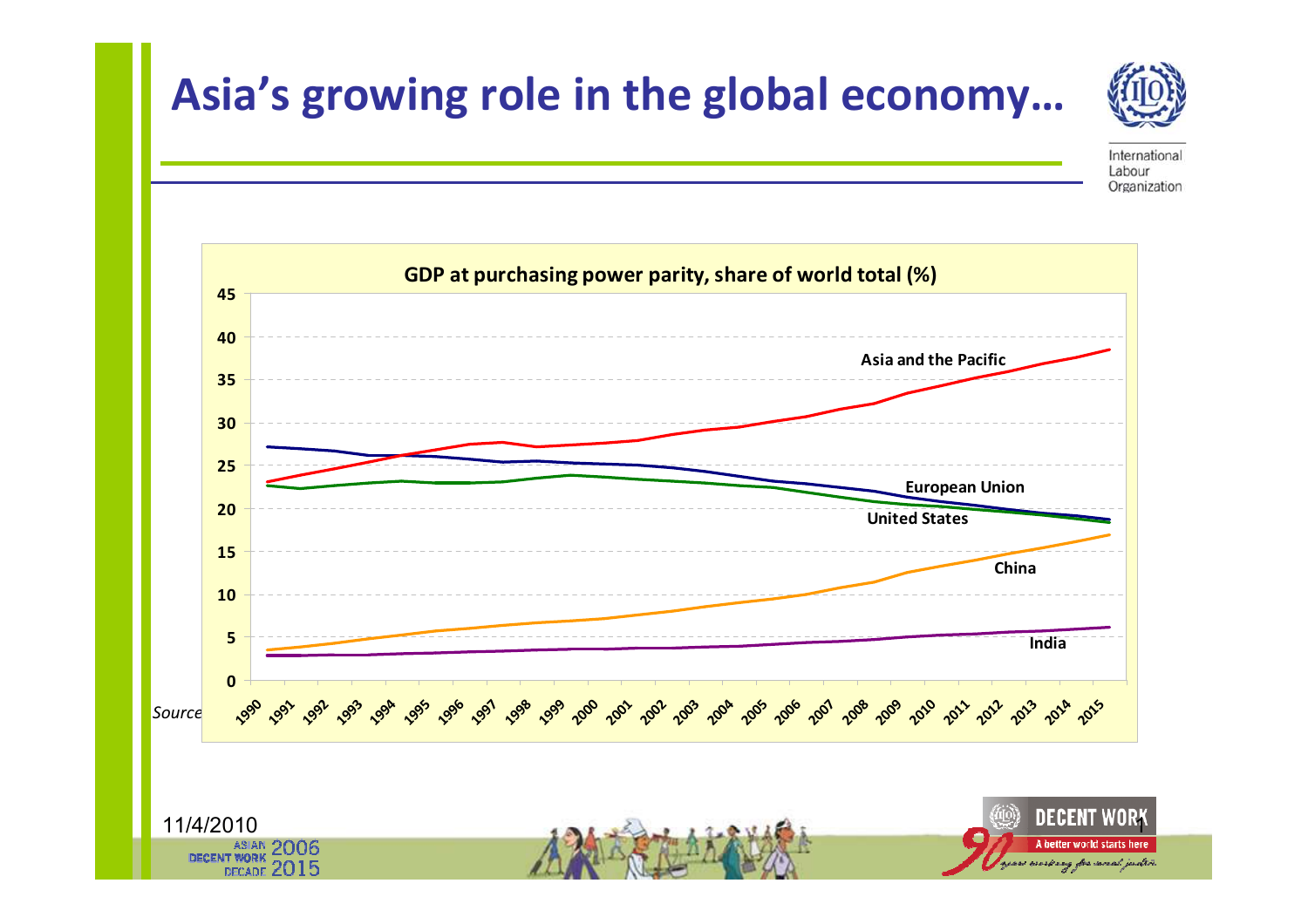



International Labour Organization

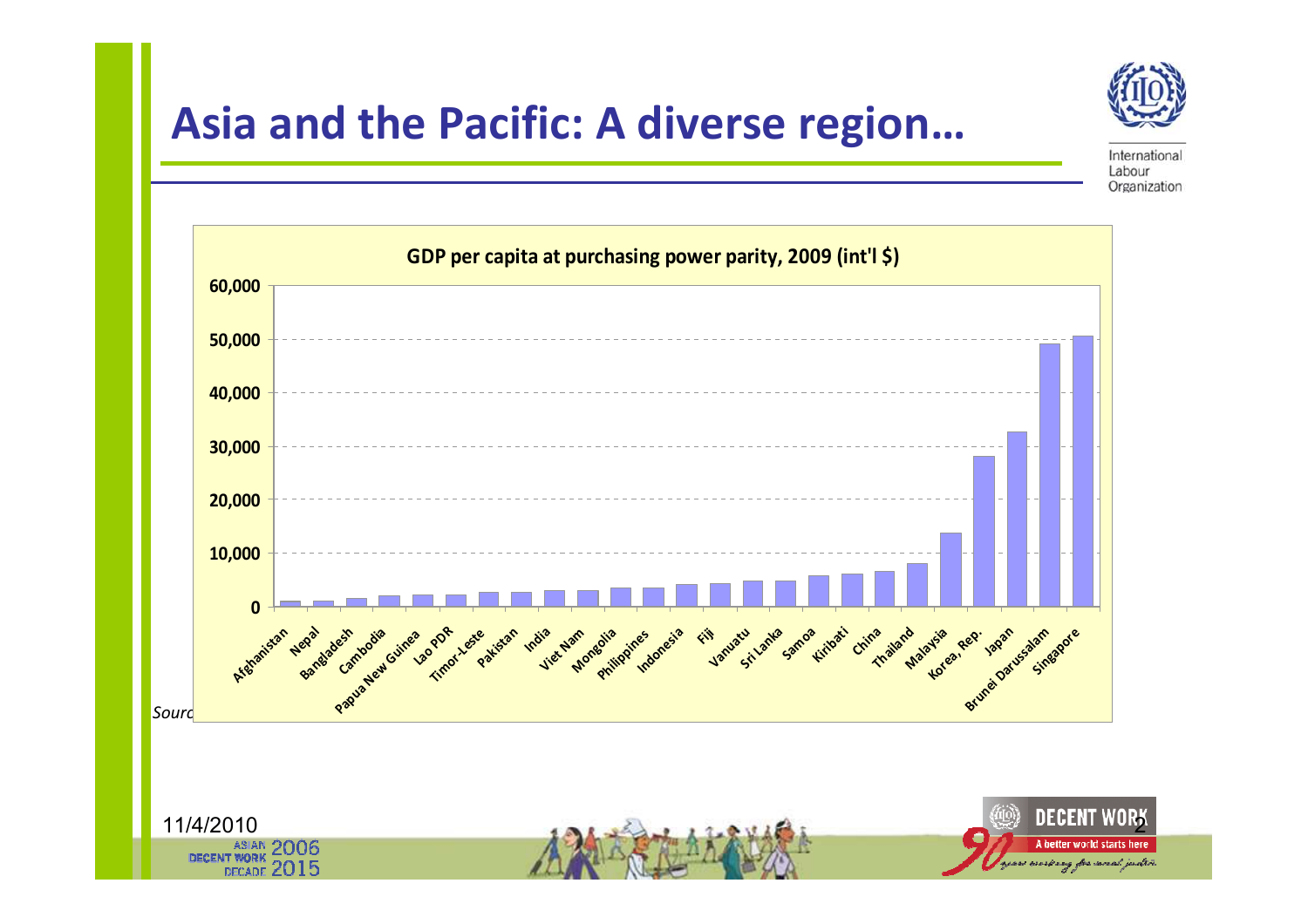



International Labour Organization

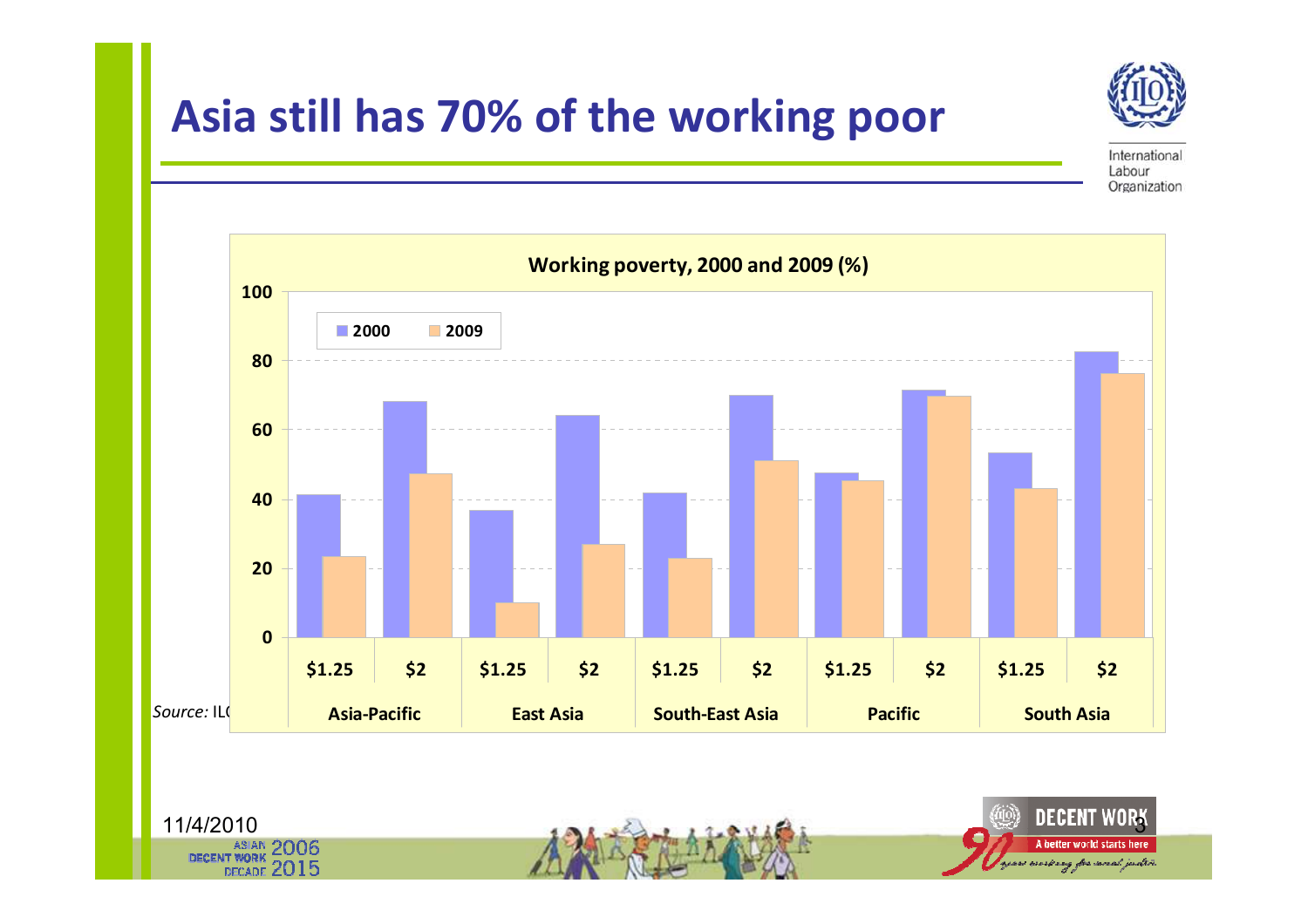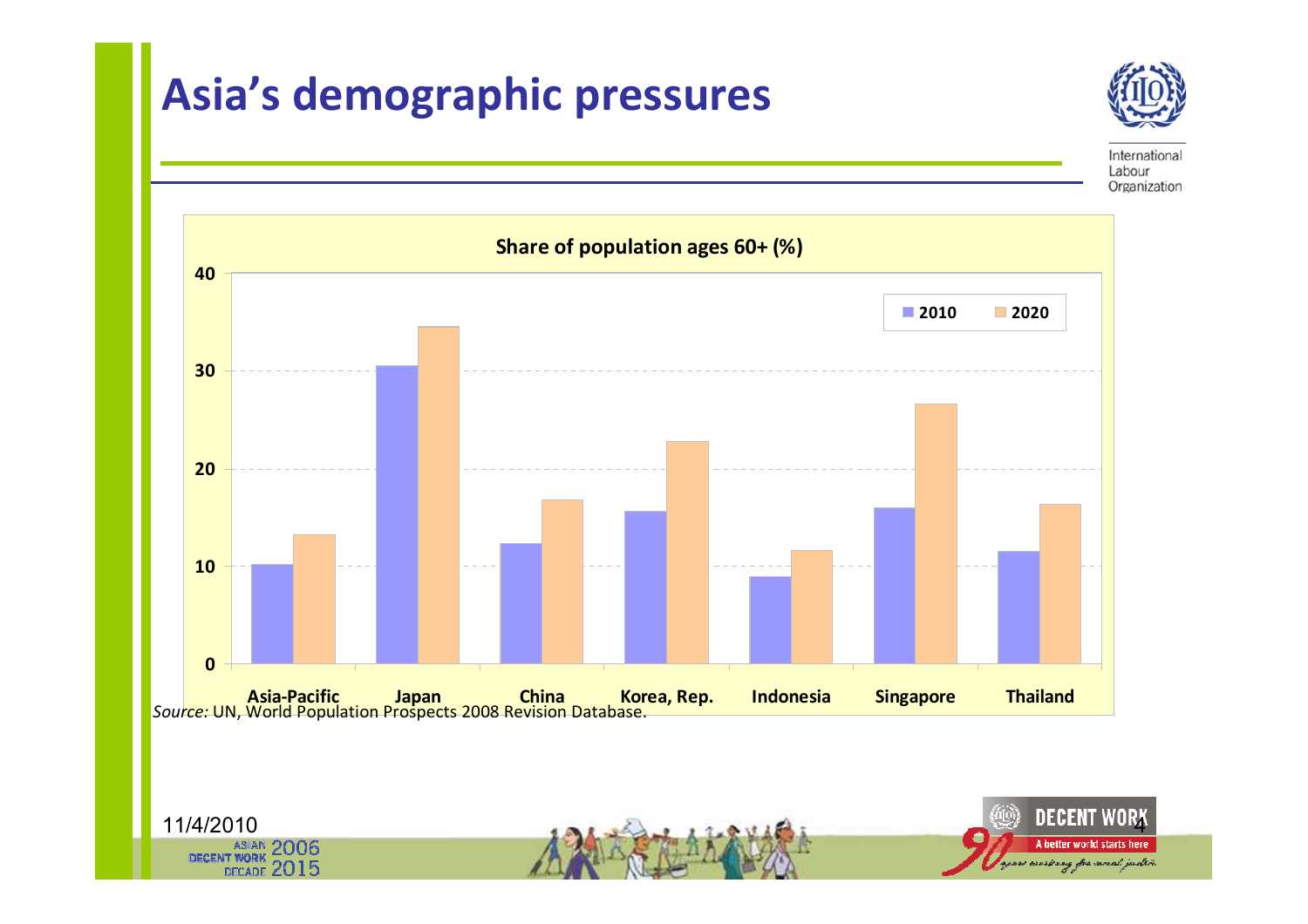## Regional Perspectives



Internationa Labour Organization

#### •Dynamic Hub

- • From lower-income source areas to higher income destinations, intra-regional movement is rising
- •Driven by disparities and demographics in the region
- •Driven by the growth of recruitment industry

### • Features and characteristics

- •Large share of women, young
- •Less skilled, concentrated in key sectors
- •Temporary work contracts

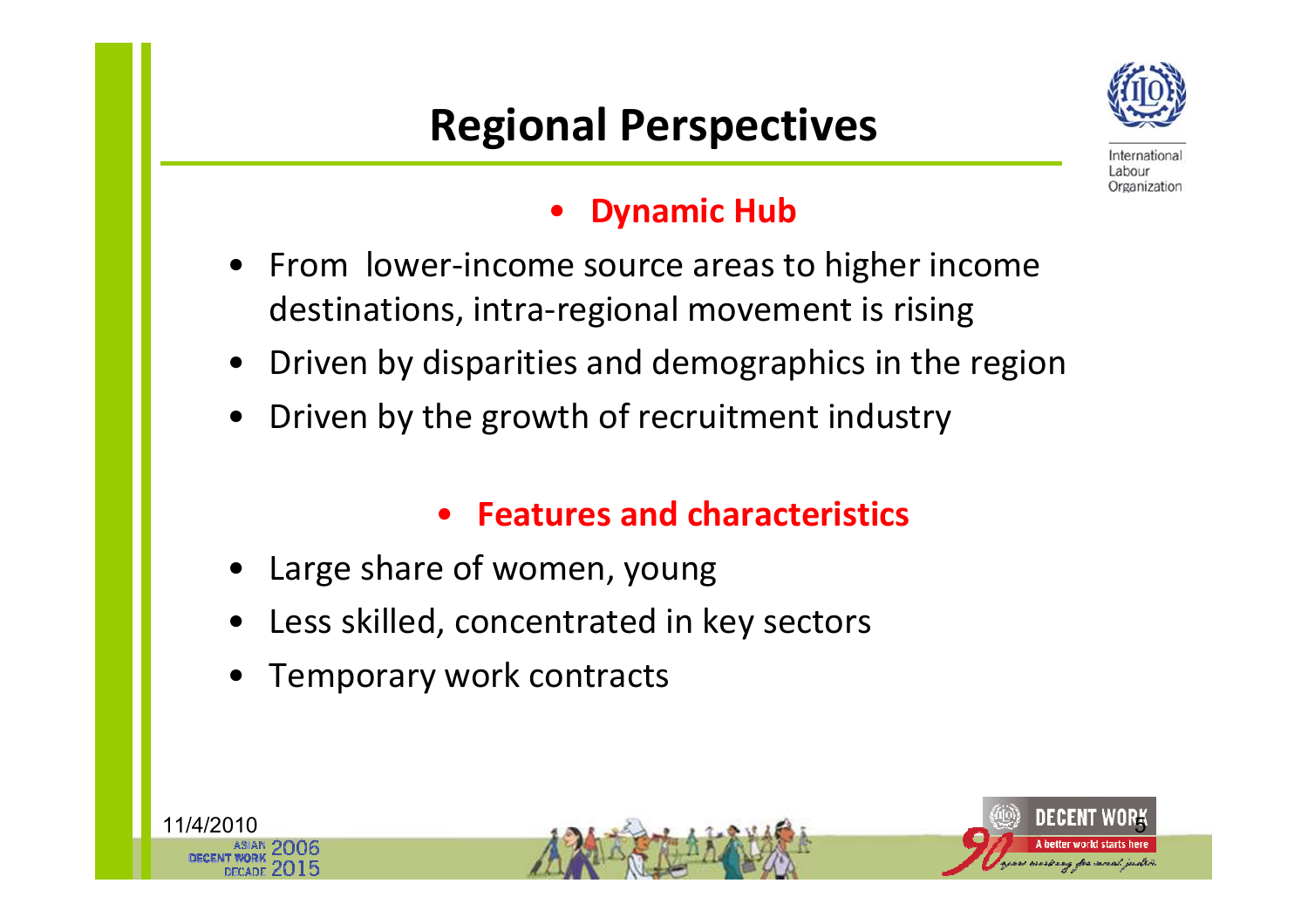## Regional Perspectives



Internations Labour Organization

### Recognition of Migrants' Economic Contributions Lessons from Crises

- Significant economic contributions in sending countries' growth and development – particularly in terms of remittances
- – Important recognition of contribution to economies of Asian receiving countries, indicative of improving admissions, regularization programs;

11/4/2010

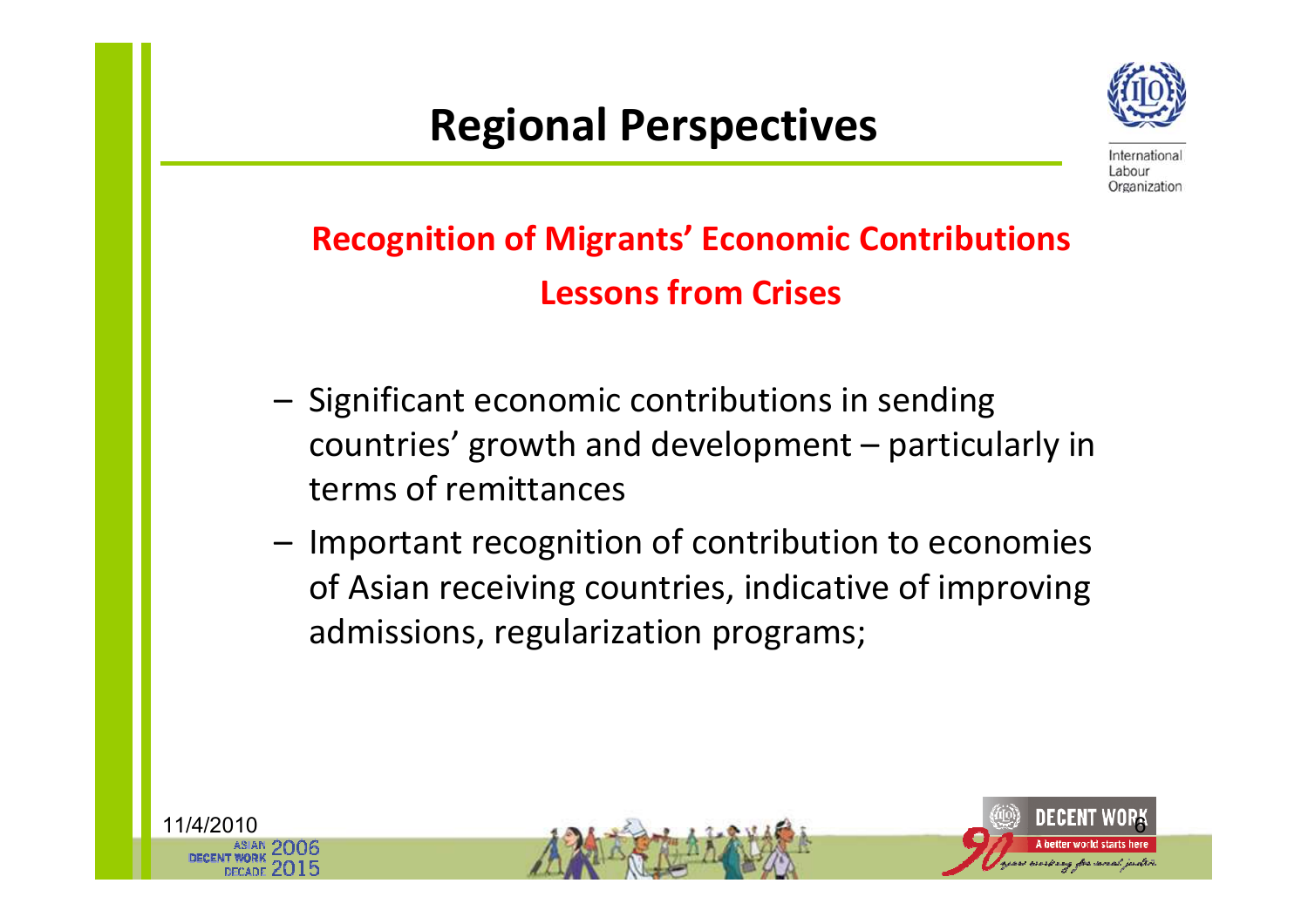

International Labour Organization

# Remittances through Time



11/4/2010Source: World Bank, 2009 (no data available for Singapore and Brunei

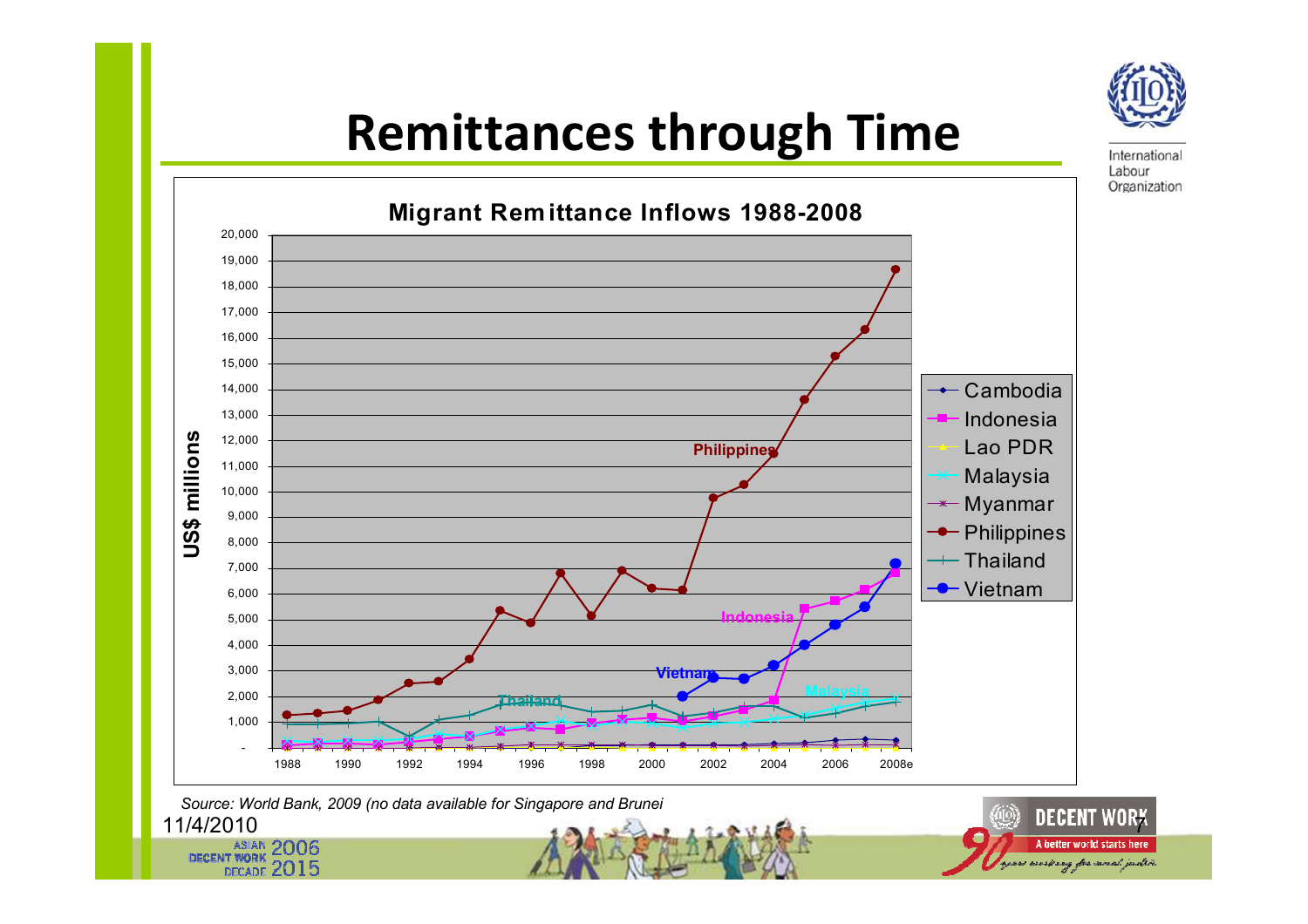# Regional Perspectives



Internationa Labour Organization

### Continuing Concerns

- • Growth of irregular migration
	- Greater vulnerability to exploitation and limited access to channels of redress
- Recruitment abuses
	- Excessive fees charged by licensed and informal recruitment agencies
- • Exploitation of labour migrants
	- Forced labour, worst forms of child labour
	- Lack of organization and representation
- Social tensions and costs
	- –Public hostility

11/4/2010

–Brain drain, over-dependence on migrants, security

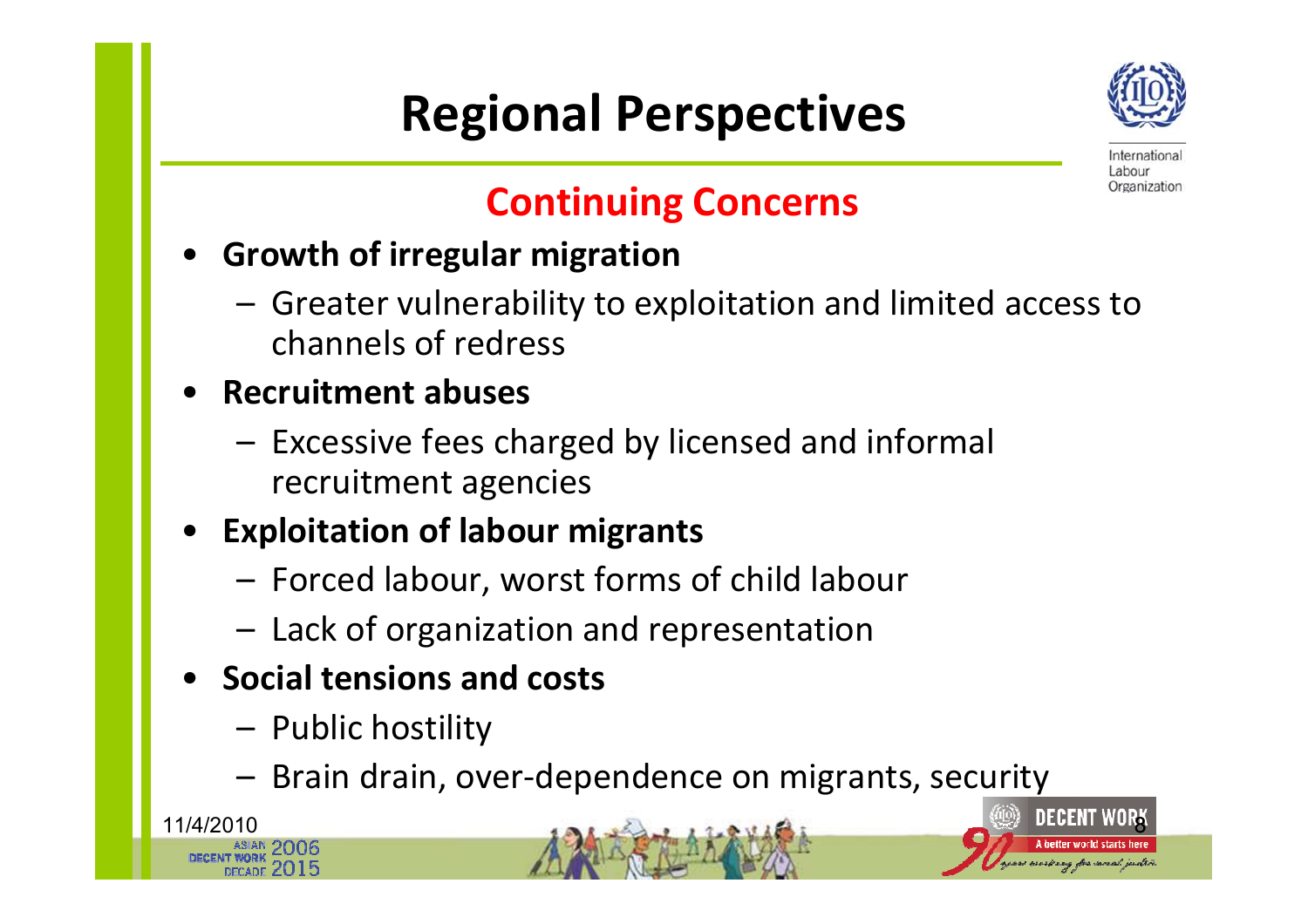# Making Migration work for all



International Labour Organization

#### Sending countries

#### To maximize gains

- •Employment
- •Foreign exchange
- •Skills

11/4/2010

#### To reduce costs

- •Transaction costs
- •Exploitative and abusive practices

#### Receiving countries

### To maximize gains

- •Labour shortages
- •Export competitiveness
- •Personal Services

#### To reduce social costs

- •Security concerns
- •Irregular migration
- Excessive employer •
- •Demand

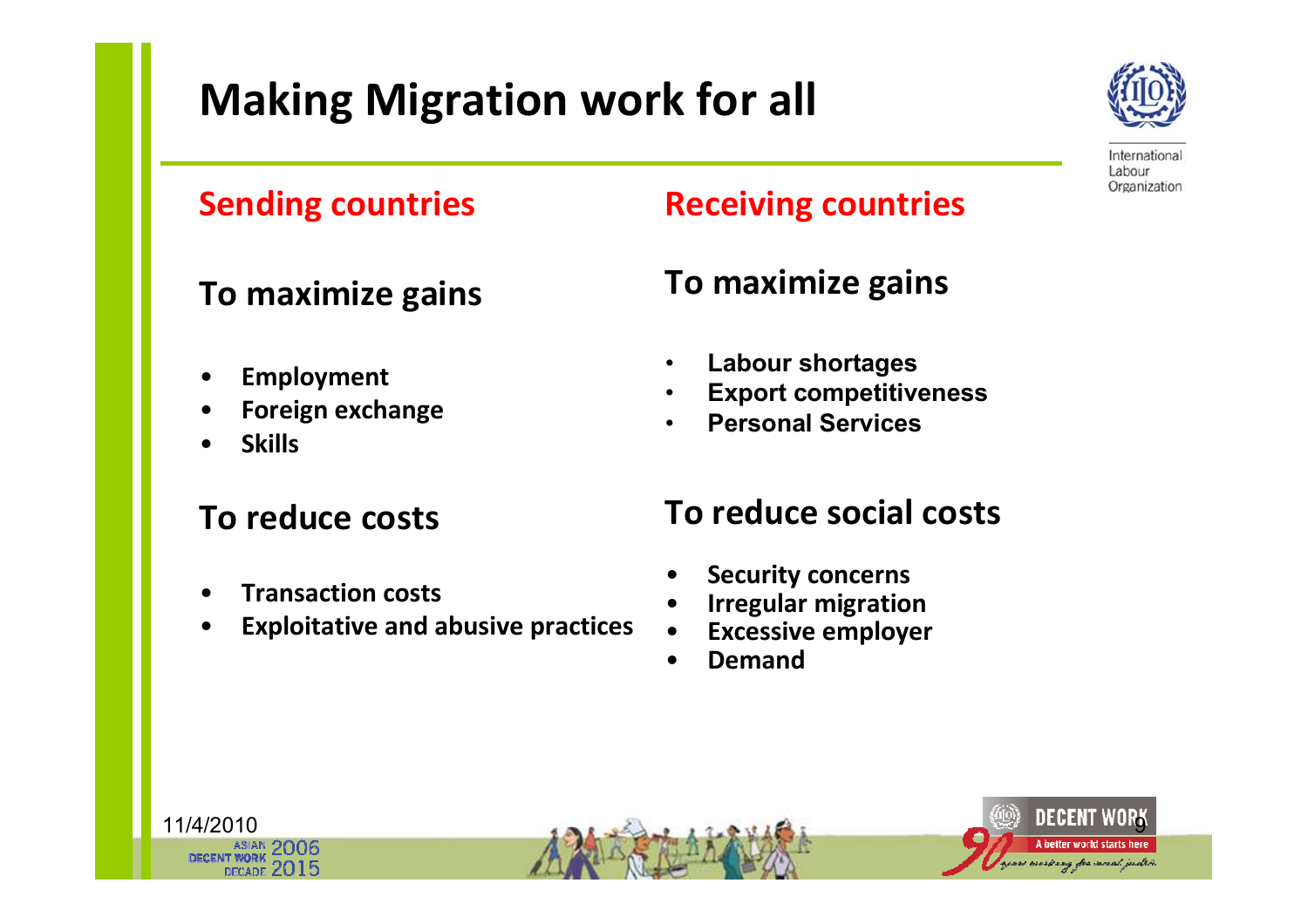### Country Programs



International Labour Organization

| <b>The Governance</b>    | <b>Migration Law</b><br>and Policy                                           |
|--------------------------|------------------------------------------------------------------------------|
| of Labor migration       | Premised on UN and ILO<br>rights and labor standards,                        |
| - Based on               | Responsive to labor markets                                                  |
| international standards  |                                                                              |
| of Human and Workers'    |                                                                              |
| <b>Rights</b>            |                                                                              |
|                          | <b>Targeted Social</b>                                                       |
| - Acknowledges           | <b>Protection and</b>                                                        |
| contribution             | <b>Services</b>                                                              |
| of labor migration       |                                                                              |
| to country's development | Focus on the <b>Vulnerable:</b> At risk<br>and victims of human trafficking, |
| <b>Strategies</b>        | irregular migrants, Domestic<br>Workers                                      |

#### Administration of Migration

Recruitment and SelectionAdmissions Pre-departure Preparation Return

Private Sector Oversight And RegulationRecruitment Guidelines

Codes of Practice

11/4/2010